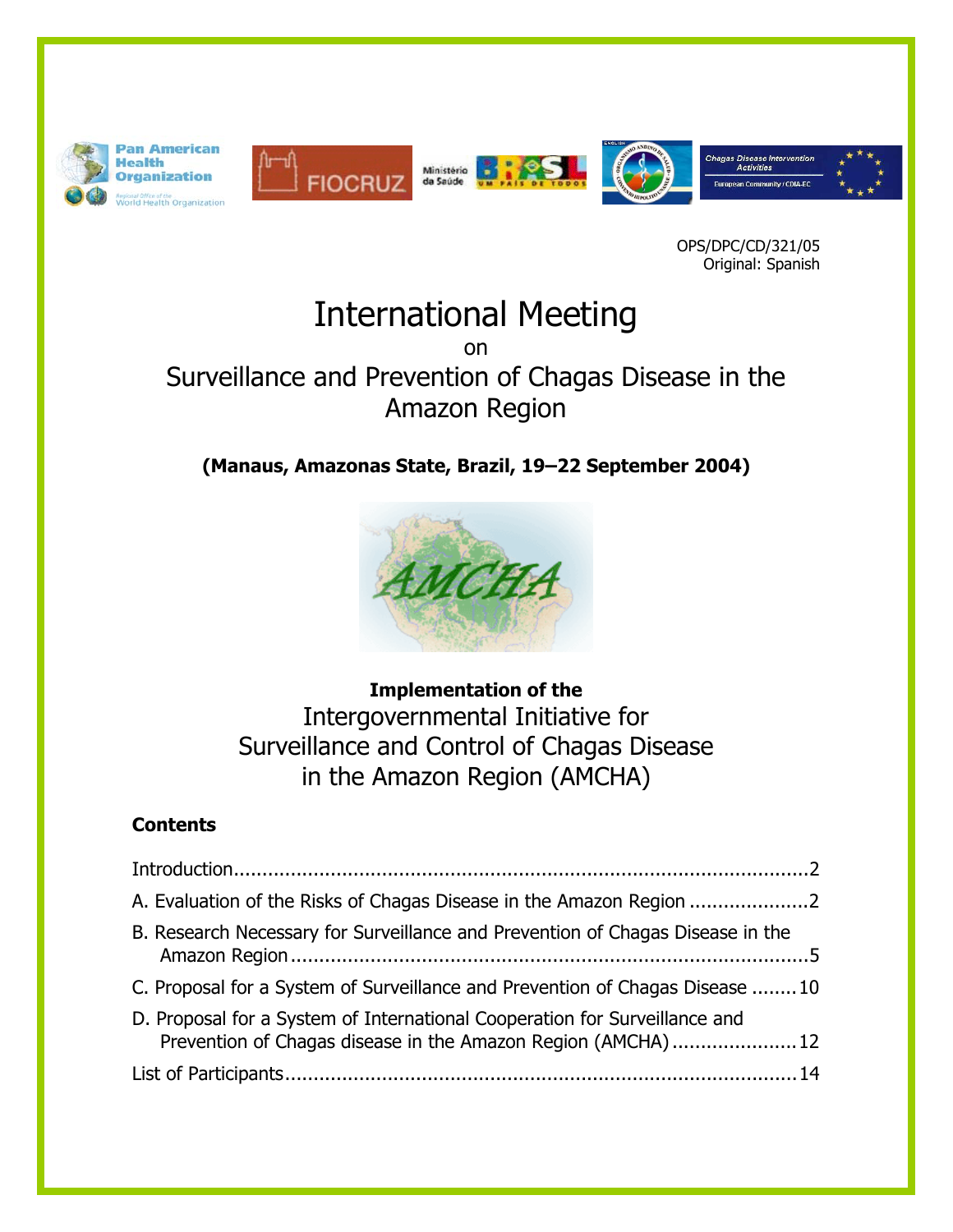#### <span id="page-1-0"></span>**Introduction**

Official delegates of the Amazon countries, and a panel of specialists in various aspects of research, prevention and control of Chagas disease met at the Leonidas and Maria Deane Research Center, at the Amazon branch of FIOCRUZ, with the

Pan American Health Organization as Secretariat, with additional support from the ECLAT-CDIA project of the European Community. The delegates developed a series of recommendations and directives in relation to four main themes:

- A. Evaluation of the risks of Chagas disease in the Amazon region.
- B. Research necessary for surveillance and prevention of Chagas disease in the Amazon region.
- C. Methods of surveillance and prevention of Chagas disease in the Amazon region.
- D. Development of a proposal for international cooperation for surveillance and prevention of Chagas disease in the Amazon region (AMCHA).

### **A. Evaluation of the Risks of Chagas Disease in the Amazon Region**

Human infection with *Trypanosoma cruzi* has now been reported in all countries of the Amazon basin, together with infections in *Triatominae* and in animal reservoirs. Even though the presence of this parasite in the region was mentioned by Carlos Chagas at the time of his historic work on this disease, the problem has received little attention and is rarely reported by the regional health services. Knowledge of the occurrence of Chagas disease in the Amazon region remains limited, although there is increasing evidence that the problem may be much more serious than previously thought.

#### **Transmission Patterns**

#### 1. Transmission in Rural and Periurban Zones due to Sylvatic Vectors

Transmission in rural and periurban zones is mainly due to *Rhodnius robustus* and *R. pictipes*, which invade houses without colonizing, and *Panstrongylus geniculatus* which has been encountered in peridomestic colonies. This is a warning of the potential for transmission by these species.

In the Ecuadorian Amazon and in the Rio Negro region of Brazil, epidemiological patterns have been observed that indicate a cumulative risk of transmission in relation to age group, and provide evidence of continuous transmission since several decades. Similar situations involving other vectors have been described for Peru and Colombia, and it is possible that similar patterns occur in other areas of the Amazon.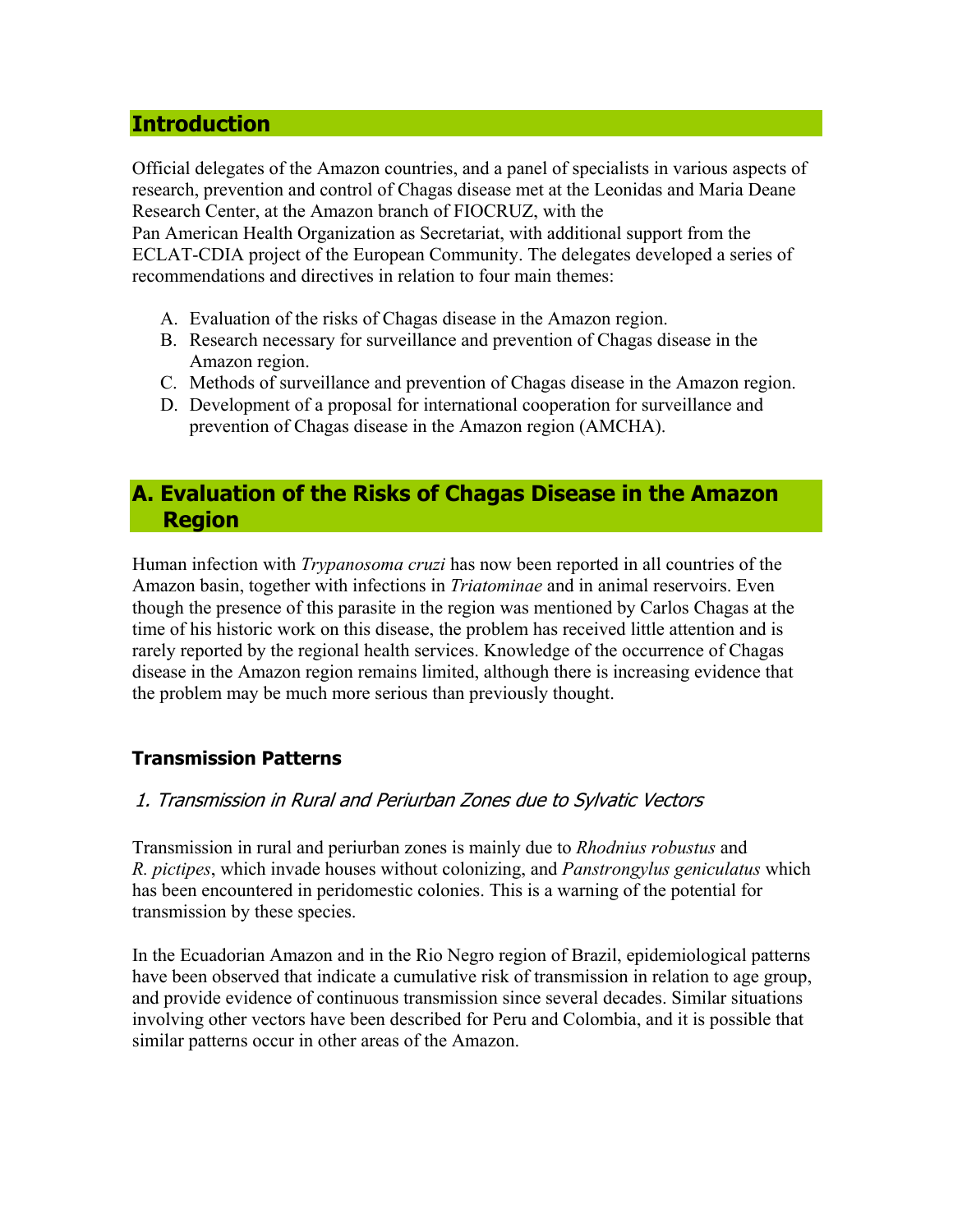#### 2. TRIATOMINAE that Colonize Domestic Habitats

#### **2.1. The situation with** *Triatoma maculata*

*T. maculata* is recognized in Venezuela as a secondary vector of importance in regions bounding the Amazon; it is being captured with increasing frequency in domestic habitats in Roraima, Brazil.

#### **2.2.** *P. herreri* **and** *R. ecuadoriensis* **in Peru**

*P. herreri* and *R. ecuadoriensis* are the main intradomestic vectors in northern Peru, and both species have been found infected with *T. cruzi* and *T. rangeli*.

#### 3. Particular Transmission Patterns

#### **3.1. Focal outbreaks**

Focal outbreaks of transmission have been described, that are probably due to oral transmission—especially associated with contamination of fruit juice made from the *açai* plant (*Euterpe catinga*). No other satisfactory explanation has been found.

It is suggested that that infected *Triatominae*, or their feces, contaminate some phase of the processing this fruit juice, and that transmission occurs when the juice is consumed. Up to 1998, 17 such outbreaks were reported, involving 85 human cases. These were mainly from the State of Para, with some in Amapa and more recently also in Acre and the Amazon.

This form of transmission via contaminated foodstuffs opens a new line of investigation and technical cooperation with INPPAZ (the Pan American Institute for Zoonoses and Food Protection) of the Pan American Health Organization.

#### **3.2. Exploitation of** *Piassaba fibre*

In the northern Rio Negro, Brazil, transmission of *T. cruzi* has been reported in association with extraction of fibers from the piassaba palm (*Leopoldina piassaba*), affecting families that are in contact with this natural ecotope of the vector *R. brethesi*.

#### **3.3. Cultural Practices**

In Colombia, consumption of blood from armadillos and opossums is a common feature of the traditional medicine of some indigenous groups of the Amazon region. This offers a risk for transmission of *T. cruzi*, which may also be transmitted by eating the meat of these animal reservoirs that has been undercooked or just smoked.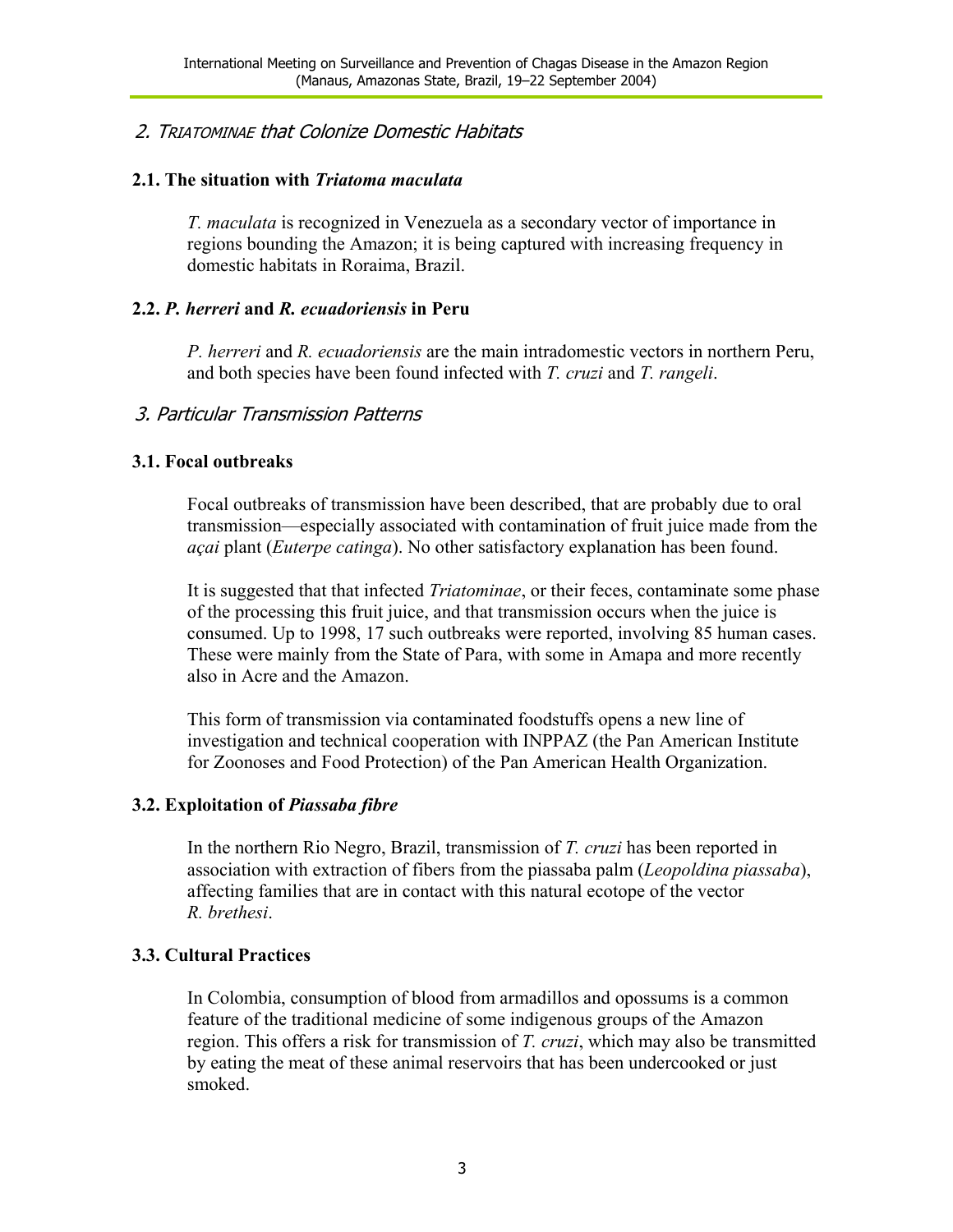### **Activities that May Increase the Risk of Transmission**

- Destruction of forest for:
	- Urban expansion.
	- Establishment of new pastures.
	- **Plantations of** *açai* and *pupuna* that substitute the primary forest.
	- Forest exploitation such as collection of Brazil nuts in Bolivia.
- Excessive increase of the human population.
- Mining and other local work without adequate measures of protection.
- Eco-tourism without adequate measures of protection.

#### **Risk Factors in Domestic Habitats**

- Houses constructed in the forest, surrounded by trees—especially palms.
- Persons with high risk of encountering *Triatominae.*
- Conditions suitable for the presence of domestic vectors and reservoir hosts in the houses.
- Houses constructed of natural materials from the ecotopes of *Triatominae.*
- Light from open houses that may attract *Triatominae*.

### **Epidemiological Patterns**

- Risk of contact with *Triatominae* is widespread in the Amazon region.
- It is probable that lack of reports of domestic triatomine colonization in the Amazon has led to the idea that Chagas disease is not a problem for the region.
- Transmission can occur at different intensities related to different human activities.
- The classical form of vectoral transmission known in other endemic regions,
- Due to domestic colonization by vector species of *Triatominae*, appears not to have yet been established to a significant degree. This may have delayed adequate understanding of the epidemiology of Chagas disease in the Amazon.
- Epidemiological information is currently insufficient to determine the real situation, so that it is not yet possible to propose all measures of prevention and control.
- The lack of data about Chagas disease in the Amazon is mainly due to insufficient capacity of the health services in the region for epidemiological and entomological surveillance.

### **Research Needs**

- Develop and strengthen the capacity for clinical and laboratory diagnosis, including evaluation of cross reactions, and defining a standard serological protocol.
- Determine which reservoirs may be implicated in transmission of *T. cruzi* in the Amazon.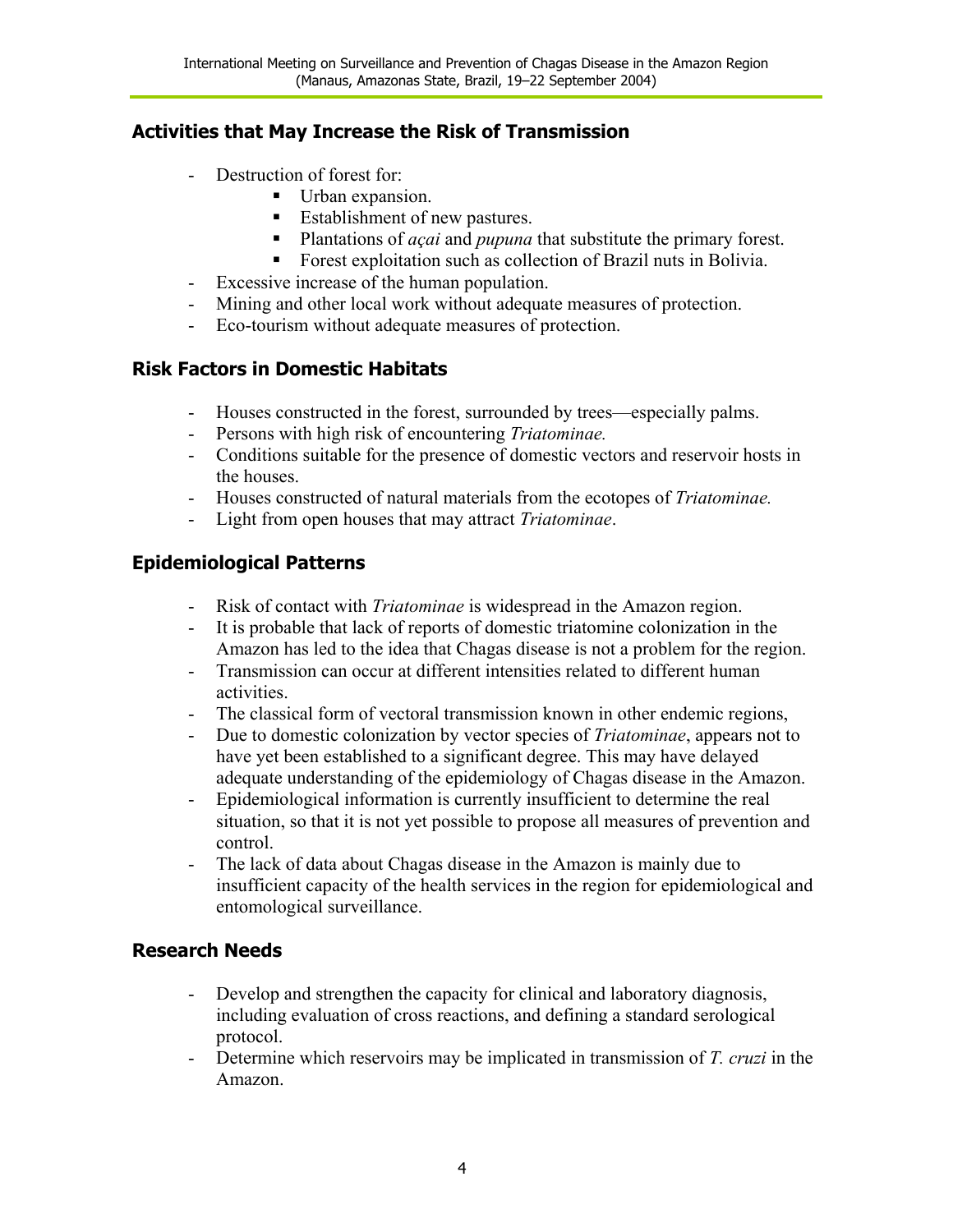- <span id="page-4-0"></span>Extend sero-epidemiological studies in periurban areas and zones where transmission has been reported.
- Confirm the transmission route for those outbreaks already described.
- Determine the clinical characteristics of Chagas disease in the Amazon region.

### **B. Research Necessary for Surveillance and Prevention of Chagas Disease in the Amazon Region**

In general terms, the group acknowledges that there has been some progress in understanding Chagas disease in the Amazon region. Available information, updated with country reports during this meeting, reinforce the consensus emerging amongst investigators in terms of two main aspects:

- American trypanosomiasis occurs as a widespread zoonosis throughout the Amazon, presenting characteristics that would favor its expansion as a human disease.
- Development of a system for surveillance and prevention of the disease is considered timely, since acute and chronic human cases have been detected in all countries of the region, together with a range of vector species and animal reservoirs naturally infected with *T. cruzi*.

Nevertheless, the group also acknowledges that this trypanosomiasis presents particular characteristics in the Amazon region, substantially different from the usual patterns of Chagas disease described in the Southern Cone. Similarly, the group recognizes serious deficits in the information available about several aspects of the disease – particularly in relation to ecological aspects and the extension of human involvement. To this can be added special operational difficulties especially in transport, a rapidly changing environment, and geopolitical factors that complicate an adequate description of the epidemiology, and discourage the usual methods of control. This adds urgency to the research component of this initiative which the current meeting is proposing to the countries of the region.

The basic form of this research involves studies of feasibility in relation to the various factors involved with surveillance and research in the Amazon region, with the aim that such research will be in collaboration with all countries of the initiative. To sustain such research, the group recommends that it should become part of the agenda and regular budget of the governments involved, and should also be given some priority by international agencies such as TDR, JICA, EC, and others.

The group has tried to list research priorities in relation to different risk scenarios, following from intense discussion of the main components already identified or suggested from previous research in the region, as well as necessities and problems encountered by researchers studying Chagas disease in the Amazon. The topics listed below have been generically summarized in terms of requirements and research proposals, although this is seen as introductory and requires development during the course of the initiative by the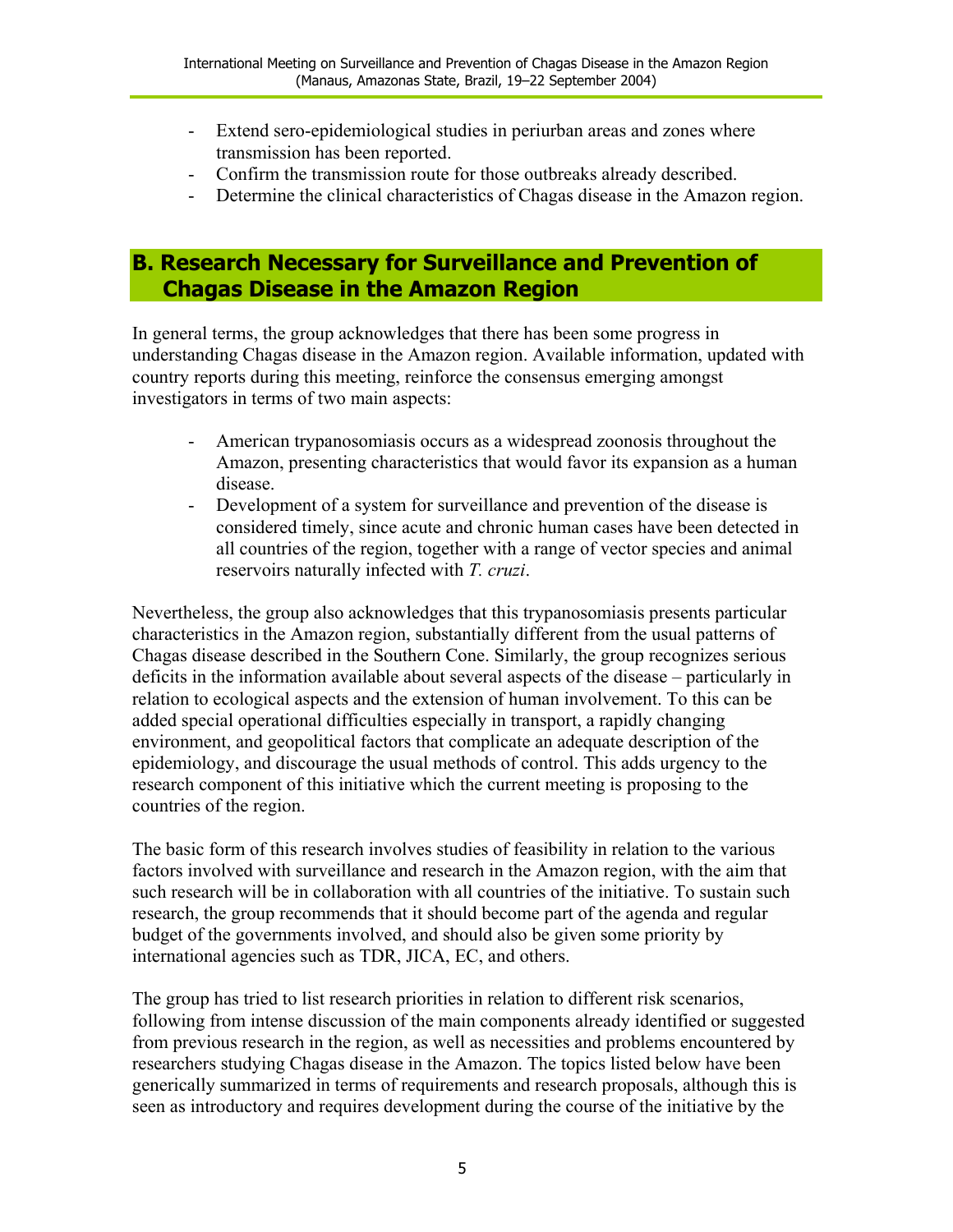different research groups involved. What follows are the summary discussions of each theme:

### **1. Vectors**

In spite of significant advances, there is still much to be done on this topic, especially in terms of which vectors are present, which are those most involved with transmission to humans, what the distribution of species is, and what the factors are that influence this distribution. It is generally accepted that the majority of Amazon vectors are sylvatic with little tendency for domestication, although this could change and merits adequate monitoring. There is a wide range of micro habitats in the Amazon region, and still little basic information about which factors influence dispersal and distribution of those species so far registered. In practical terms, two priority themes are proposed:

a. assess the current capacity in each country for collecting and identifying vector species, as well as biological studies relevant to surveillance and prevention of Chagas disease.

b. the initiative should encourage and support the development and publication of updated species lists for vectors encountered in the Amazon, together with available distribution data, ecotopes, domestic infestation rates, colonization, and natural infection rates with *T. cruzi*. This should serve as a basis for reference, and for systematic revision as additional data becomes available, as well as a way to monitor changes.

For the short to medium term, it is important that the countries designate national centers of reference for vector studies, that should be networked together and with other centers of excellence in the region and elsewhere, following the  $ECLAT<sup>1</sup>$  $ECLAT<sup>1</sup>$  $ECLAT<sup>1</sup>$  system which has been one of the main proponents of this and other initiatives against Chagas disease.

For surveillance and regular collection of material, as proposed by Bolivia, Colombia, and Ecuador, agents of the national and regional malaria programs should participate in active searching in houses, as well as promoting local community participation in vector surveillance.

In this respect, it is of fundamental importance to identify ecological and socio-cultural factors that may bear on the interaction between people and *Triatominae* in the diverse landscapes of the Amazon, including the investigation of specific situations of transmission by *Triatominae* that enter houses but do not colonize (Ecuador) and family outbreaks that may be due to oral transmission, probably as a result of contamination of foodstuffs by infected bugs (Brazil).

In terms of research on species and sylvatic habitats, the group recognized both the importance and practical difficulties that need to be addressed by groups and specialist projects, with initial priority to areas close to human settlements—especially where cases of

<span id="page-5-0"></span><sup>1</sup> 1 ECLAT – Latin American Network for Research on the Biology and Control of *Triatominae*: [http://ECLAT.fcien.edu.uy/](http://eclat.fcien.edu.uy/)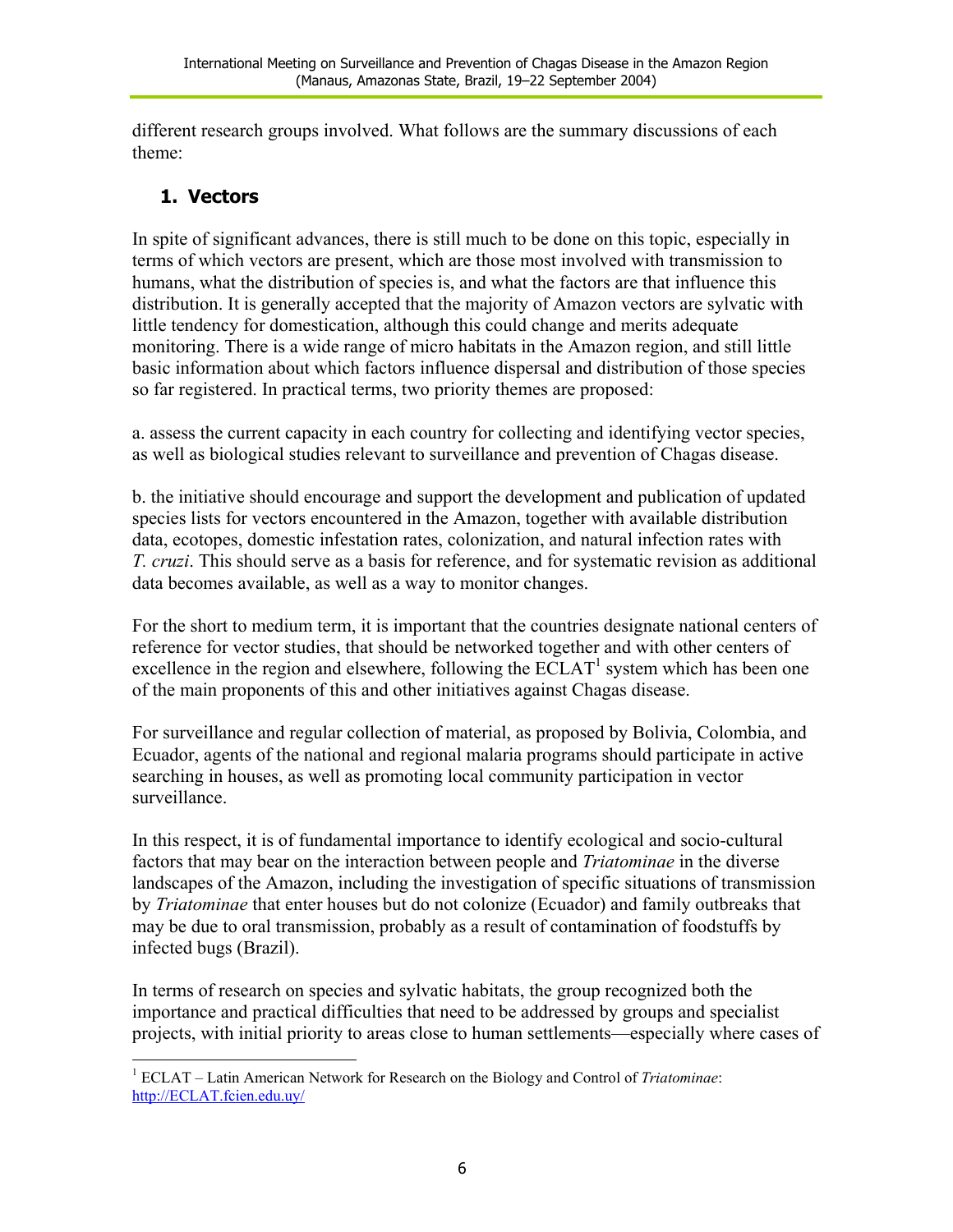disease transmission and/or invasion or domestication by the vectors has been detected. In general, research would focus on palm trees (preferred habitat of most species of the most important genus, *Rhodnius*), through dissection of palm trees or by use of available traps<sup>[2](#page-6-0)</sup>.

Ideally, a standard protocol should be developed for these studies, in terms of sampling, strategies, indicators and methods, which would allow comparability between different studies.

Identified research points include the following (list to be revised and amplified):

- Specific studies on *R. prolixus* and *R. robustus*, designed to provide a better understanding of the relationships between them, their potential for natural hybridization, the potential of *R. robustus* to become domesticated, markers for differential taxonomic identification<sup>3</sup>, etc.
- Specific studies on the expansion of 'pre-domestic' *P. geniculatus* in areas of Para (Brazil) and other countries of the region.
- Comparative studies on the morphology and vectoral capacity of *P. herreri* and  *P. lignarius* in different regions, acknowledging that some authors consider these as a single species.
- Comparative and analytical studies on *R. ecuadoriensis* in Ecuador (basically sylvatic) and Peru (always domestic).
- Aggregate studies on species distribution in relation to micro and macro climatic factors, with the aim of developing geographical predictors of distribution.
- Support and follow up the entomological studies planned by the Bolivian program through regional malaria laboratories and control personnel.
- Consider the possibility of developing 'sentinel site' studies for monitoring *Triatominae* in specific regions.
- Evaluate the possible influence on *Triatominae* of chemical control interventions carried out by the malaria control programs, both in terms of repellence and possible development of insecticide resistance.
- Improve surveillance of *Triatominae* in area adjacent to foci of human disease.
- Evaluate possible serological indicators for contact with *Triatominae*.
- Comparative studies of physical parameters of dwellings where *Triatominae* are encountered, with a view to defining risk factors.
- Special attention to surveillance in regions of immigration and new settlement, in view of the possible introduction of triatomine species from other areas.

### **2. Reservoirs**

<u>.</u>

Also of high importance, in view of the associations and wide dispersal of *T. cruzi* populations already detected in the Amazon. The list of species found naturally infected is voluminous, with the last general revision carried out by Mauro Barretto (Brazil) in the

<span id="page-6-0"></span> $2<sup>2</sup>$  In this respect, collaboration of entomologists with ecologists and specialists in palm trees would be important, and has already given excellent practical results in various projects. 3

<span id="page-6-1"></span><sup>&</sup>lt;sup>3</sup> The Oswaldo Cruz Institute is developing a molecular technique for distinguishing these two species, which will be offered to the laboratories of the region.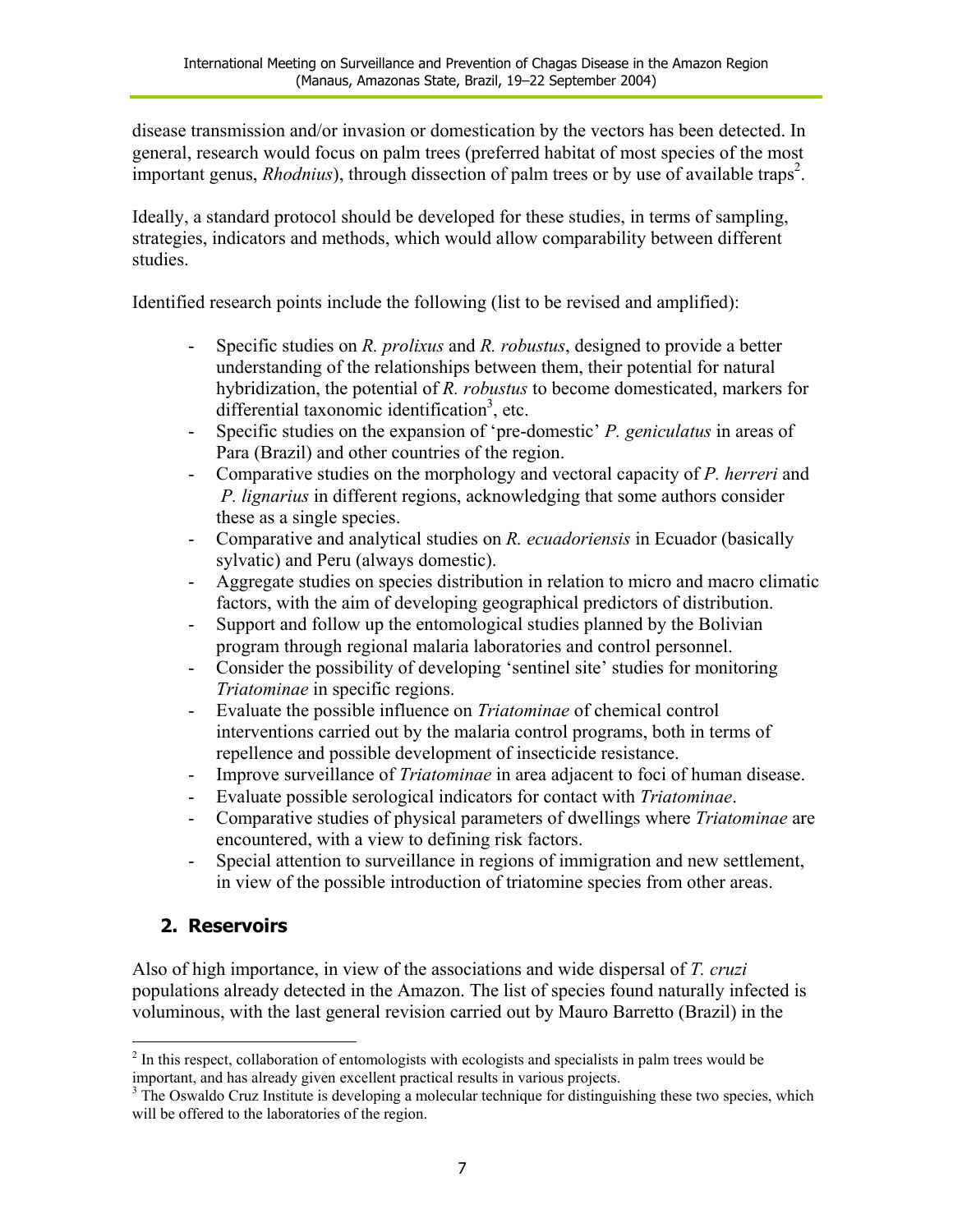1960s. For this reason, an updated list should be developed, as basis for periodic revisions in the future. As mentioned above, standard research protocols should be developed by the Initiative, with a view to comparability of findings.

Basic prospection should be carried out using conventional parasitological methods (xenodiagnosis and hemoculture), amplified by molecular techniques and anatamopathology when possible.

Laboratory studies may help in a better understanding of oral transmission of the parasite, between sylvatic reservoirs and, potentially, to humans.

Special attention should be given to sylvatic rodents and marsupials due to their synanthropic habits. Further studies of the development of *T. cruzi* in anal glands of marsupials would be appropriate.

Collaboration with groups specializing in the ecology and systematics of the relevant species would be recommended. In particular, it is suggested that the member countries seek to identify such centers of reference in zoological taxonomy, and facilitate national and international cooperation.

For domestic habitats, the group gives particular emphasis on investigation of infections with *T. cruzi* in dogs and cats living around the house, which can become infected in different ways - especially through oral route transmission, ingesting infected *Triatominae* or rodents. The mobility of species such as *Rattus rattus* between houses and sylvatic habitats should be considered in areas where the parasite is circulating.

### **3. Parasite**

In general, studies of the parasite are considered complex and difficult in the Amazon region. There is a great variety of populations, especially in the sylvatic habitats, although apparently only those of lineages I and III have so far been isolated and characterized (consensus classification of 1999, *Memorias do IOC* 94, supl.1). Ideally such studies should be carried out within the region, through centers of excellence wit capacity for isolating and characterizing parasite strains using biochemical and molecular markers. In the Amazon region there are many other flagellates similar to *T. cruzi*, such as *T. saimiri*, *T. rangeli*, *Phytomonas* sp. and others, which can complicate microscopical identification, and also lead to confusing serological results in humans and mammalian reservoirs.

In the case of acute phase infections in humans, diagnosis by classical direct and indirect parasitological approaches remains the method of choice, and should be carried out by diagnostic laboratories. For reference laboratories using protocols developed by FIOCRUZ, it is recommended to use PCR to increase the specificity of the diagnoses which is particularly important for the Amazon. This technique will also help in strain typing, which is more complex and requires higher stringency.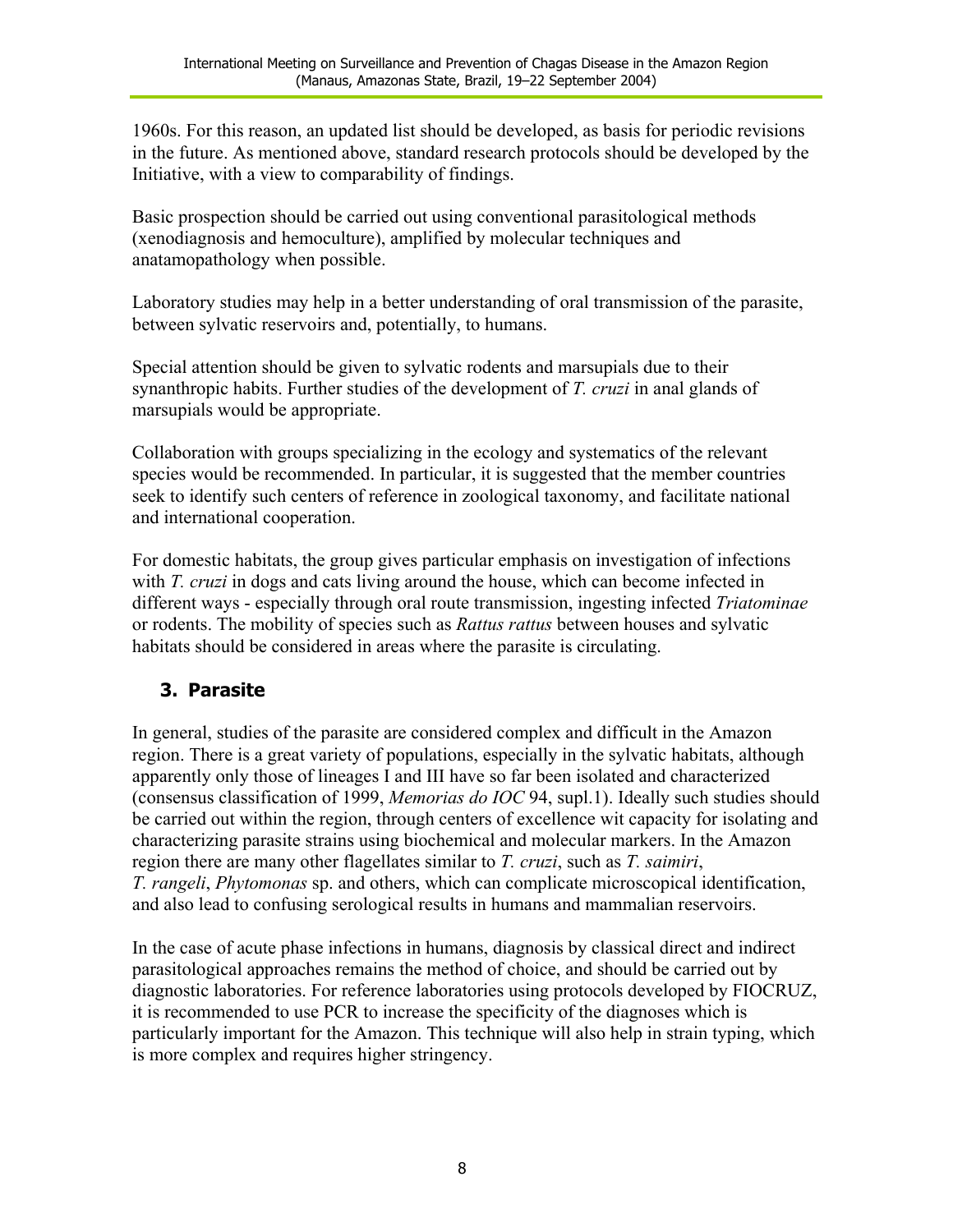A molecular technique is available for differential diagnosis of *T. rangeli* (from *T. cruzi*) which could be implemented in laboratories in the region. To optimize parasite identification in reservoir hosts and *Triatominae*, it is better to isolate and culture the parasites, which is not always easy—especially for strains of lineage I.

All these studies have importance in terms of epidemiological surveillance, and are fundamental for mapping the infection trends in the region. In addition, it is of interest to characterize the parasite in chronic phase patients, which should be done from parasite isolates, although this has been shown to be difficult in some Amazonian studies. Maintenance of strain banks for the region is of particular relevance, and could be set up in some of the reference laboratories.

### **4. Diagnosis of chronic human infections**

In the Southern Cone and other regions this is routinely done by conventional serology, although this can give problems of sensitivity and especially specificity in the Amazon. This would be the basic approach in sero-epidemiological studies, but requires careful checking in the region due mainly to the high rate of false positives seen. In studies in the Alto Rio Negro (Brazil), final serological characterization is generally done using Western Blot, since the conventional techniques alone are insufficient. This problem requires further investigation in the Amazon region, through development of a specific study of serology in the area involving various laboratories. In parallel, the group suggests research to improve molecular methods for complementary diagnosis of human cases in the Amazon.

### **5. Clinical Aspects of Human Infection**

Acute Chagas disease appears similar in the Amazon region and the Southern Cone, in terms of parasitemia and fatality rate, although there are some clinical differences. It is suggested to develop a standard protocol for clinical evaluation and characterization of such cases, both for cases detected in individual febrile patients (e.g. through malaria slide examination) and for family episodes.

In particular it is important to clarify the transmission route in all such cases, in order to improve effective surveillance.

For acute cases, in terms of secondary prevention, it is vital to carry out specific treatment, which should be followed up through clinical and laboratory studies. Particularly endorsed is the recommendation of previous workshops (Santarem 2001, Palmari 2002) that the laboratory network for malaria diagnosis should actively participate in prospection for acute cases of Chagas disease, through training (and regular supervision) of slide microscopists.

For chronic cases, in parallel with the search for better specific diagnosis, follow-up protocols should be developed with the aim of improved characterization of clinical presentations, including possible identification clinical signs specific to the region.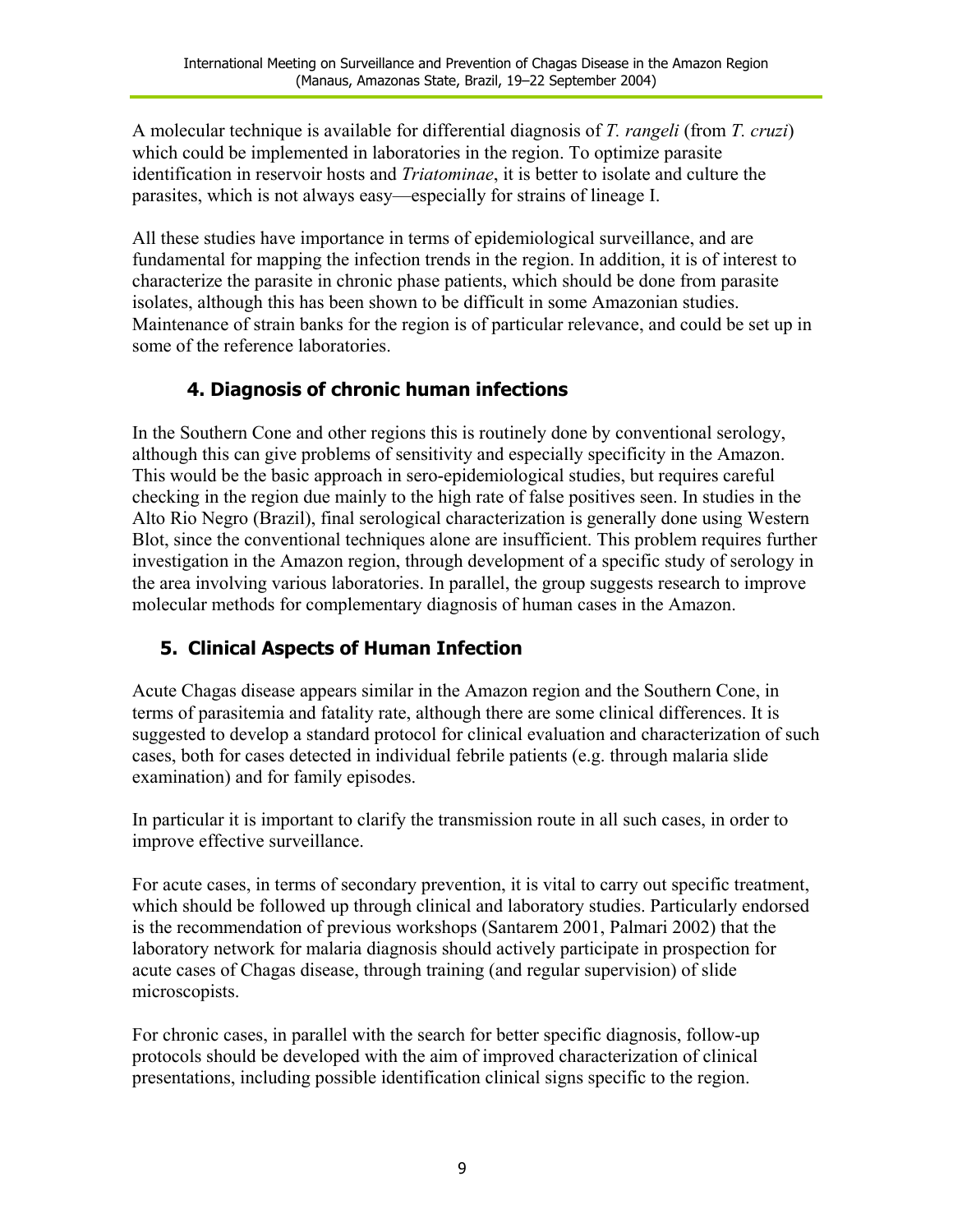<span id="page-9-0"></span>For additional diagnosis of chronic cases, regular screening of blood banks is suggested, as well as standard verification of cause of death throughout the region.

Focal studies also suggested include investigation surveillance in municipalities with high incidence of family episodes in Para, Brazil, and experimental studies with PCR in nonacute patients with negative conventional serology.

A further suggestion is that TDR (and/or Ministries of Health or Science and Technology of the countries of the region) could consider a program of small research grants to stimulate focal projects, which could be managed by a committee set up by the Initiative, giving priority to research themes related to surveillance and prevention of Chagas disease in the Amazon.

### **C. Proposal for a System of Surveillance and Prevention of Chagas Disease**

### **Introduction**

It is recognized that there are common perspectives and objectives, as well as similar elements and structures relevant to the development of Chagas disease surveillance in all countries of the Amazon region.

The proposal is based on conserving the identity of the surveillance system of each country in terms of its organization and function, as well as those of the health system and system of environmental management.

### **Definition**

It is proposed that an integrated system of Chagas disease surveillance be developed, that makes use of the existing systems for surveillance of vector-borne diseases and epidemiological surveillance, through progressive intersectoral development closely linked with national primary health care systems, in order to develop a system that is efficient, effective, and sustainable.

### **Objectives**

The proposed objectives are:

- detection of human infection with *T. cruzi*
- identification of situations of risk for contact between people and *Triatominae*
- identification of risk situations by factors:
	- o social
	- o ethnic
	- o economic
	- o forms of production
	- o cultural
	- o amongst others possible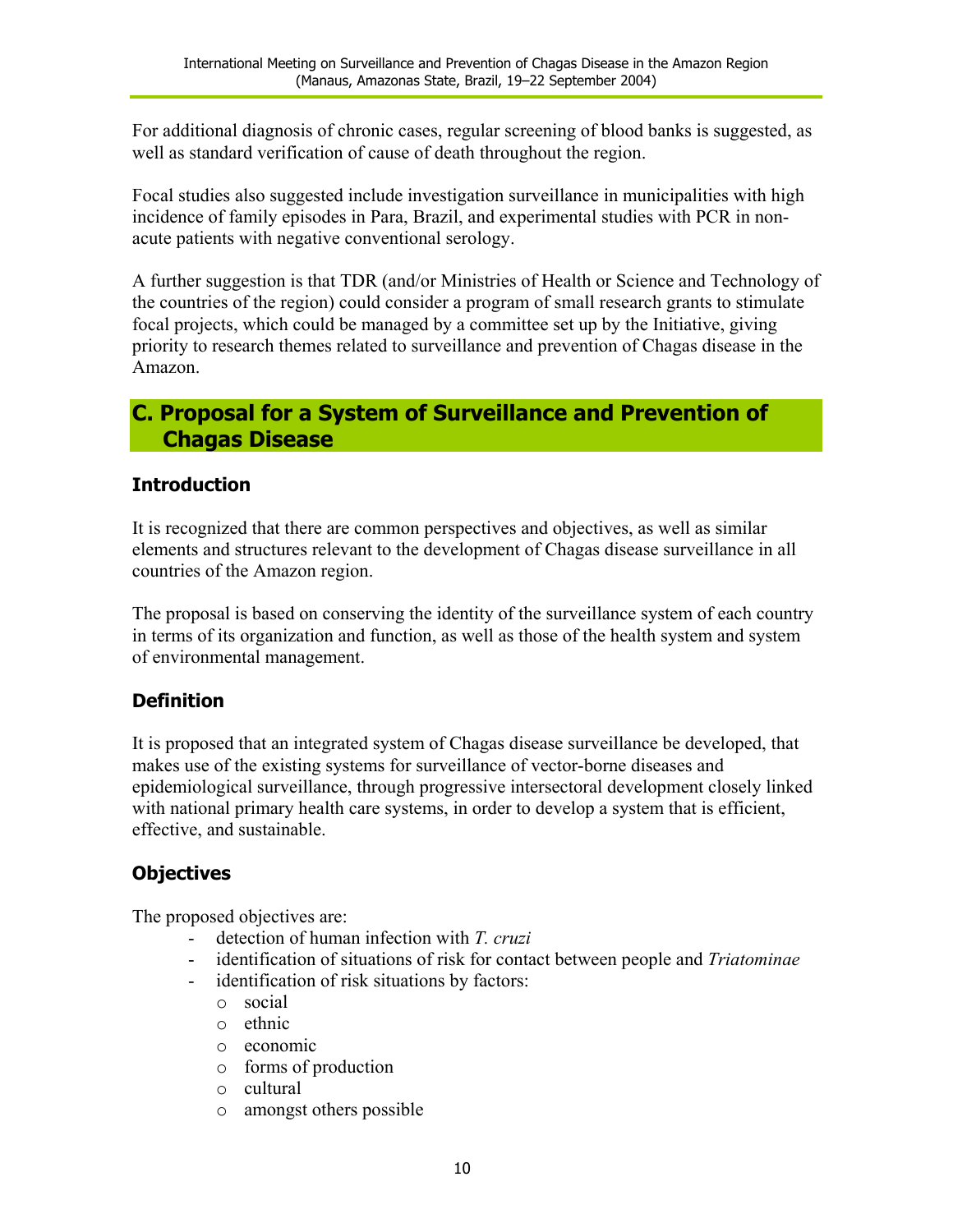### **Structural Options**

#### A. Minimum System of Surveillance

- Based on established operational definitions.
- Integrated with surveillance systems already established in the subregion: malaria, emerging diseases, and primary health care.
- With a component of active surveillance: serological surveys and investigation of foci in situations of risk.
- Development of community notification, to health authorities, of the presence of *Triatominae* in domestic habitats or in other situations of risk for man-vector contact, with special emphasis on use of the primary education system.
- With a component for control and treatment.

### B. Maximum Surveillance System, with Intersectoral and Extrasectoral Integration

- Environment
- Education
- Agriculture
- Civil associations
- Ethnic associations
- Commercial projects
- Amongst others

### **Components**

- 1. Epidemiological surveillance, based on: geographic information systems, diagnostics, treatment, health education and community participation.
- 2. Environmental surveillance, including:
	- entomological surveillance;
	- environmental indicators (climate, pollution, etc.);
	- environmental health (housing, peridomestic habitats etc.);
	- ecosystems (reservoirs, vegetation).
- 3. Development of a research component with feedback between surveillance and research and vice versa.
- 4. Chagas disease control activities within the capacity of the Primary Health Care system.
- 5. Training in diagnostics and entomology, relevant to existing systems and the primary health care (PHC) services, particularly:
	- malaria microscopists and health services;
	- entomological staff of the health system;
	- environmental staff of various systems;
	- PHC professionals.

The system should operate with a **national focal point** for each country (Official delegate of the Intergovernmental Commission for the Initiative, with institutional support), and a **subregional focal point** (Technical-Executive group of the Initiative) who would prepare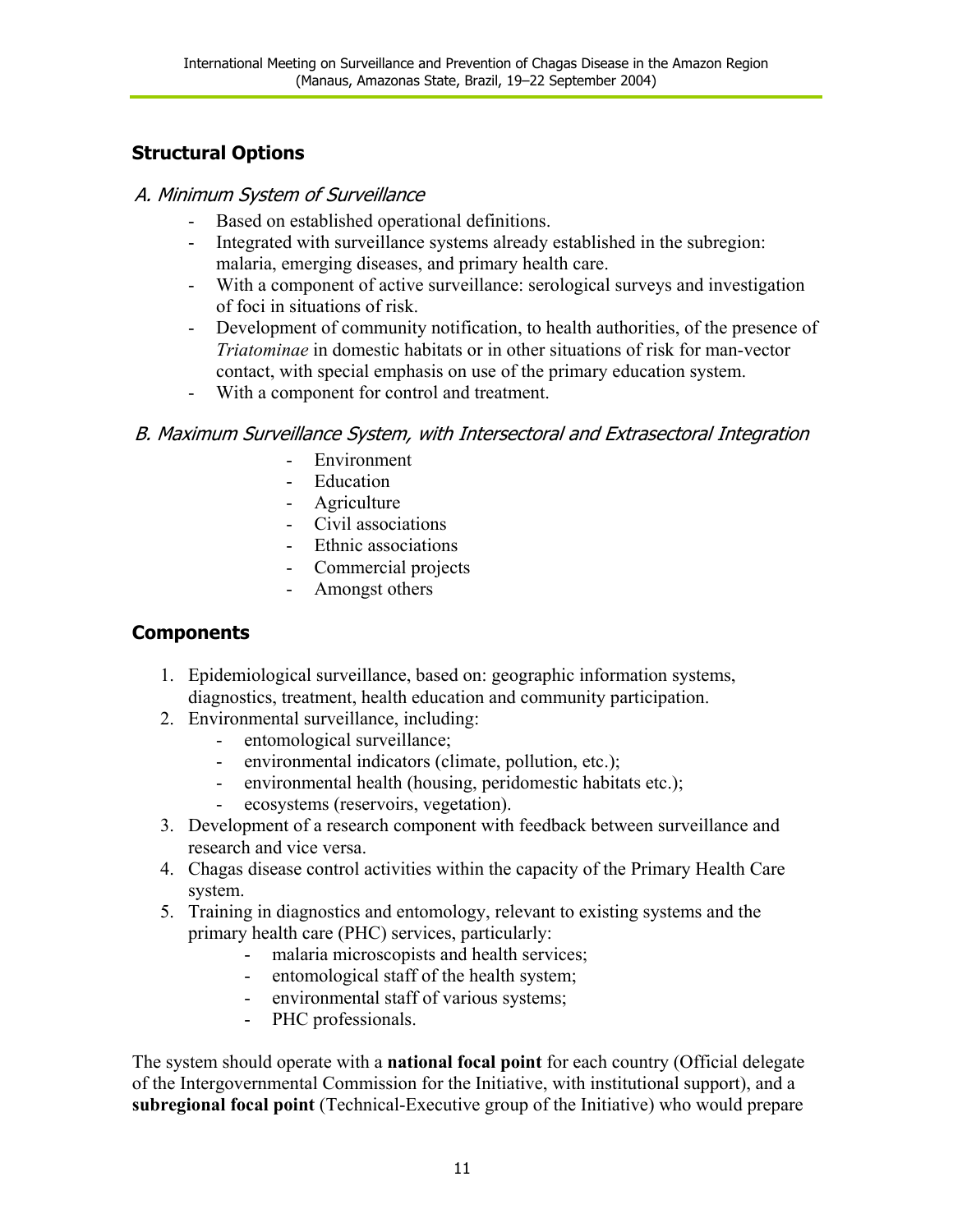<span id="page-11-0"></span>an annual report of activities by country and subregion in accordance with an agreed format. This report would be presented at the annual meetings of the Initiative.

Monthly, the national programs, through their focal points, would present notifications through a website to be specified.

## **D. Proposal for a System of International Cooperation for Surveillance and Prevention of Chagas disease in the Amazon Region (AMCHA)**

The delegates of the countries of the Amazon region, participating in the International Workshop on Surveillance and Prevention of Chagas Disease, propose creation of an *Initiative of the Amazon Countries for Surveillance and Control of Chagas Disease* **(AMCHA)** to be formally constituted by decision and political agreement of the Ministers of Health of Bolivia, Brazil, Colombia, Ecuador, France, Guyana, Peru, Suriname, and Venezuela.

The AMCHA Initiative would have as **general objective** the following:

*Prevention of large-scale establishment of endemic vectoral transmission of Chagas disease in the Amazon region*, through the following **specific objectives**:

- Development and implementation of a system of regular epidemiological surveillance, integrated with and making best use of, the resources, services and health programs already available.
- Development of methods and/or techniques for control appropriate to the known mechanisms of transmission (extra-domestic vectoral transmission, intradomestic transmission without vectoral colonization, oral-route transmission).
- Development of new understanding of the epidemiology of Chagas disease in the region (following research suggestions indicated in B above).

In support of the development and implementation of these objectives, the following **support structure** is proposed:

- i) An **InterGovernmental Commission** (CI) to be constituted by express and formal delegation by the health authorities of each country, as soon as this proposal is approved by the Ministries of Health.
- ii) A **Technical Secretariat**, under the responsibility of PAHO/WHO through their representation in Brazil.
- iii) An **Executive Technical Coordination Group**, with specific responsibilities defined by the delegates of the member countries, hosted in rotation each two years. This Technical Coordination Group would be responsible to promote national efforts to implement the recommendations and mandates of the Intergovernmental Commission. In view of the research needs, it would also be appropriate that representatives of the research community should be included as advisers to the Technical Coordination Group, to assist in supervision, motivation, and coordination of the ongoing research.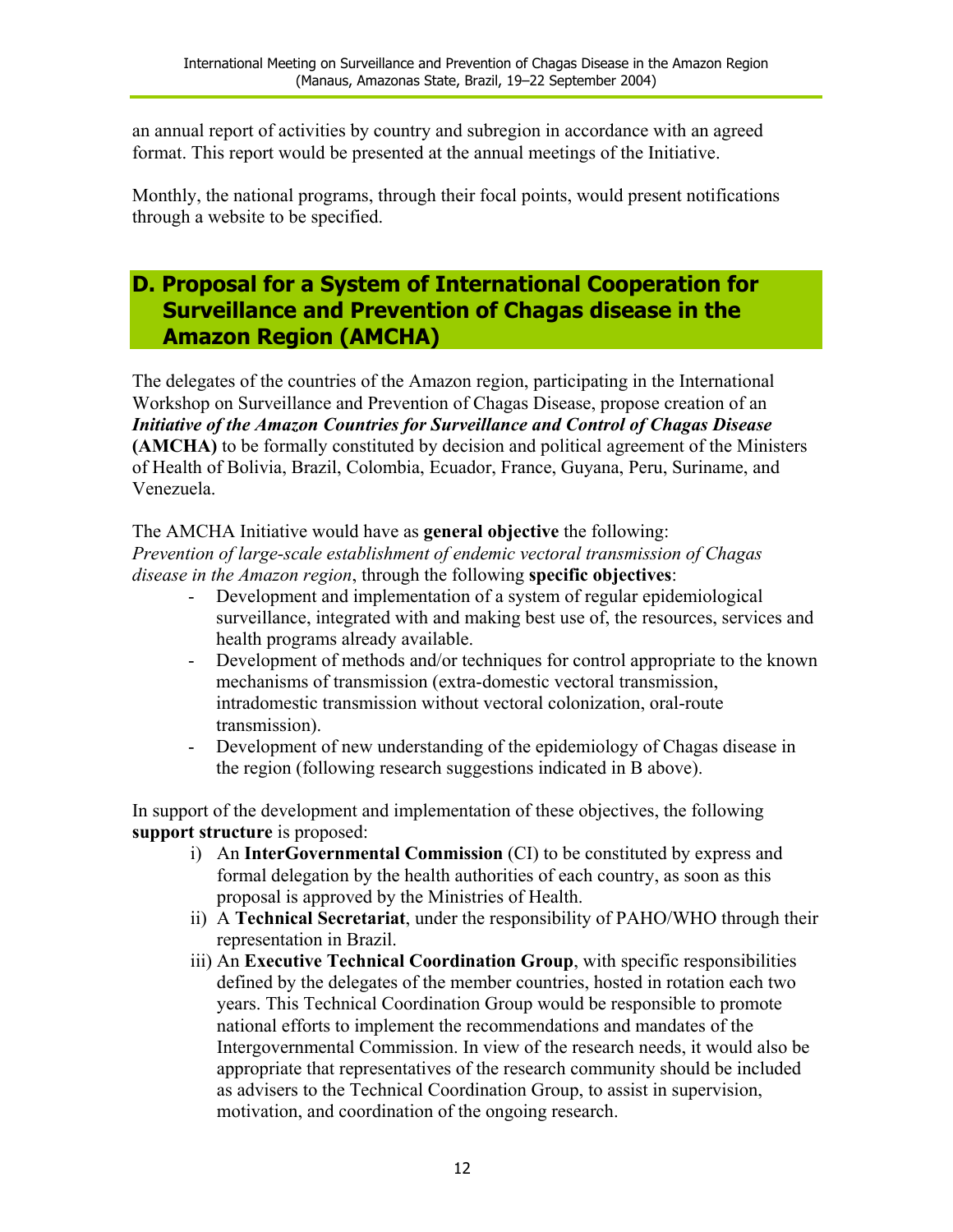This meeting has recommended that Brazil be the first host country for the Executive Technical Coordination Group of the Initiative, and that the immediate task proposed should be definition and standardization of procedures for epidemiological surveillance, with such proposals to be discussed in a future *ad hoc* meeting with specialist technical personnel designated by each member country.

Responsibility for the Executive Technical Coordination Group should be with an Institution designated by the Government of the host country, according to the requirements indicated by the Technical Secretary of the Initiative.

For implementation of the activities of the Initiative, the following are proposed:

- 1. Annual meetings of the CI in the host countries, by rotation, in order to analyze progress, achievements and constraints in the process of implementation of the Initiative, as well as setting specific annual goals.
- 2. Make use of technical cooperation projects between countries (TCCs/PAHO) especially during the initial phase because of the differing levels of national experience
- 3. Recognizing existing networks that could continue to benefit the Initiative, develop exchange systems between countries and institutions with capacity and interest relevant to the objectives, such as ECLAT/CDIA, OTCA, MSF, EC, etc.

Acknowledging that creation of this Initiative is not within the competence of this meeting, it is proposed that the Ministries of Health of the nine countries sharing the Amazon watershed should mutually agree creation of this Initiative as part of the agenda of the next Meeting of Ministers of Health of South America, to be held in March 2005 in Santiago de Chile, or prior to this if appropriate opportunity presents. This implies that appropriate justification be brought to the attention of the respective Governments, for which the following actions are agreed:

- To request that OTCA includes the AMCHA Initiative within its Special Commission on Public Health (CESAM), and adopts the same objectives.
- To request that PAHO appropriately circulates this report.
- To request that ORAS-CONHU and the PAHO Country Representatives take appropriate steps to bring about agreement from the Ministries of Health to include the creation of the AMCHA Initiative in the agenda of the next Ministers' Meeting in Santiago de Chile in 2005.
- $\bullet$ The National Delegates here present take to their respective authorities the proposal for the creation of the AMCHA Initiative as a recommendation of this meeting.

*Manaus, Amazonas State, Brazil, 22 September 2004* 

*Dr. Amadeo Rojas, Bolivia Dr. Marcio Vinhaes, Brazil Dr. Mauricio Rodríguez, Colombia Dr. Jorge Monroy, Ecuador Dr. Navindra Persaud, Guyana\**

*Dra.Christine Aznar, French Guiana (France) Dr. César Náquira, Peru Mrs.Helene Hiwat, Suriname Dr. Jesús Benitez, Venezuela (absent with apologies)*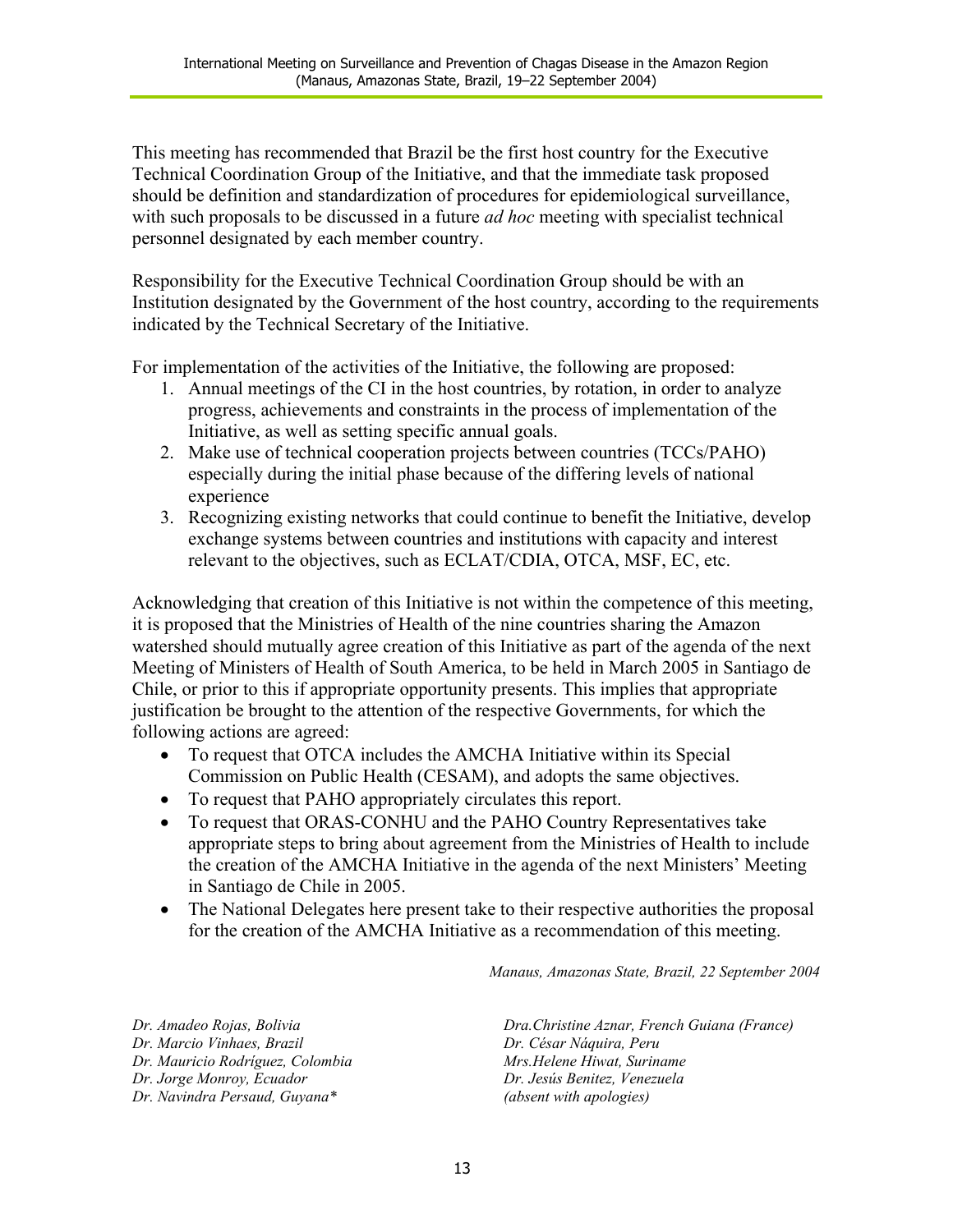# <span id="page-13-0"></span>**List of Participants**

#### **I) Sponsors**

- 1. **Secretary of Health Surveillance, Ministry of Health of Brazil** 
	- Eduardo Hage Carmo
	- José Lázaro de Brito Ladslau
	- Lubélia Sá Freire da Silva
	- Marcio Vinhaes
	- Antonia Lins Fernandes Carlos

#### 2. **Pan American Health Organization, Brazil**

• Luis Gerardo Castellanos

#### 3. **Convenio Hipólito Unanue (CONHU)**

- Aquiles Vilchez Gutarra
- 4. **CDIA Board** (Chagas Disease Intervention Activities European Community)

### **II) Organizing Committee**

Felipe Guhl Nannetti. CIMPAT- Universidad de los Andes, Colombia Hugo Marcelo Aguilar Ministry of Health of Ecuador José Rodrigues Coura (FIOCRUZ) Brazil

### **III) Participants**

#### **Bolivia**

Abraham Jemio Alarico Amadeo Rojas Armata Roberto Vargas

#### **Brazil**

Aldo Valente (Evandro Chagas Institute) Alejandro Luquetti (University of Goiás) Alexandre Sibajev (FIOCRUZ - Manaus) Aluízio Prata (FMTM) Ângela Cristina Veríssimo Junqueira (FIOCRUZ - Rio de Janeiro) Antonio Carlos da Silveira (PAHO Consultant) Erney Plessmann Camargo (President, National Research Committee/CNPq, Brazil) Fernando Abad-Franch (FIOCRUZ - Manaus) Fernando Monteiro (FIOCRUZ - Rio de Janeiro)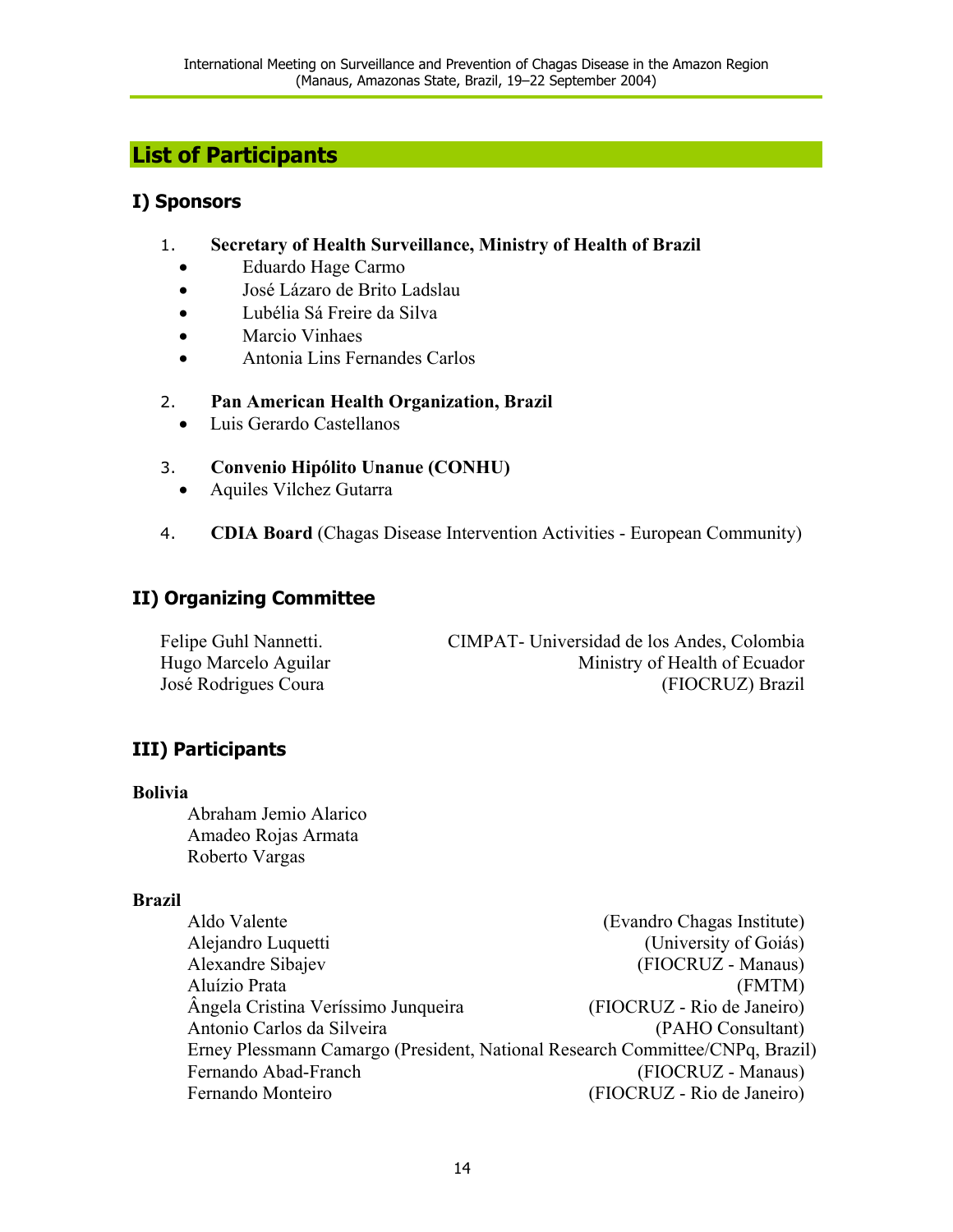| François Noireau<br>João Carlos Pinto Dias<br>Liléia Diotaiutti<br>Luciano Toledo<br>Marcos Horácio Pereira<br>Marcus Luiz Barroso Barros<br>Martha Teixeira<br>Pedro Albajar Viñas<br>Sebastião Aldo Valente<br>Sergio Luz<br><b>Tobby Barrett</b> | (FIOCRUZ - Rio de Janeiro)<br>(FIOCRUZ - Belo Horizonte)<br>(FIOCRUZ - Belo Horizonte)<br>(FIOCRUZ - Manaus)<br>$(UFMG - CDIA)$<br>(President of IBAMA - Brasília)<br>(ICB – USP)<br>(FIOCRUZ - Rio de Janeiro)<br>(Evandro Chagas Institute - Pará)<br>(FIOCRUZ - Manaus)<br>(INPA - Manaus) |  |
|-----------------------------------------------------------------------------------------------------------------------------------------------------------------------------------------------------------------------------------------------------|-----------------------------------------------------------------------------------------------------------------------------------------------------------------------------------------------------------------------------------------------------------------------------------------------|--|
| Colombia                                                                                                                                                                                                                                            | Mauricio Humberto Rodriguez<br>Nestor Armando Pinto                                                                                                                                                                                                                                           |  |
| <b>Ecuador</b>                                                                                                                                                                                                                                      | Jorge Monroy Nicola<br>Hugo Marcelo Aguilar Velásquez                                                                                                                                                                                                                                         |  |
| <b>French Guiana</b>                                                                                                                                                                                                                                | Christine Aznar                                                                                                                                                                                                                                                                               |  |
| Peru                                                                                                                                                                                                                                                | César Náquira<br>Franklin Vargas Vásquez                                                                                                                                                                                                                                                      |  |
| <b>Suriname</b>                                                                                                                                                                                                                                     | Helene Hiwat                                                                                                                                                                                                                                                                                  |  |
| Venezuela                                                                                                                                                                                                                                           | M. Dora Feliciangeli                                                                                                                                                                                                                                                                          |  |
| <b>Institutions of the Brazilian Amazon</b>                                                                                                                                                                                                         |                                                                                                                                                                                                                                                                                               |  |

#### *State of Amazonas*

- **State Secretary of Health of Amazonas (SUSAM)**
- **.** Leny Nascimento da Mota Passos SUSAM
- **.** Antonio Evandro Melo de Oliveira FVS/SUSAM
- **.** Giralcina Pessoa Reis Aguiar FVS/SUSAM
- **.** Alfredo Augusto Braga Vieira Filho FVS/SUSAM
	- **.** Ivanilza Alves de Sá (LACEN/AM)
	- **.** Maria Auxiliadora Monteiro Novais (LACEN-AM)

#### • **Amazonas Foundation for Tropical Medicine**

- **.** José Carlos Ferraz da Fonseca (Diretor)
- **.** Bernardino Cláudio de Albuquerque
- **.** Jorge Augusto de Oliveira Guerra
- **.** Leila Inês de Aguiar Coelho
- **.** Nelson Ferreira Fé
- **.** Ronaldo José do Nascimento